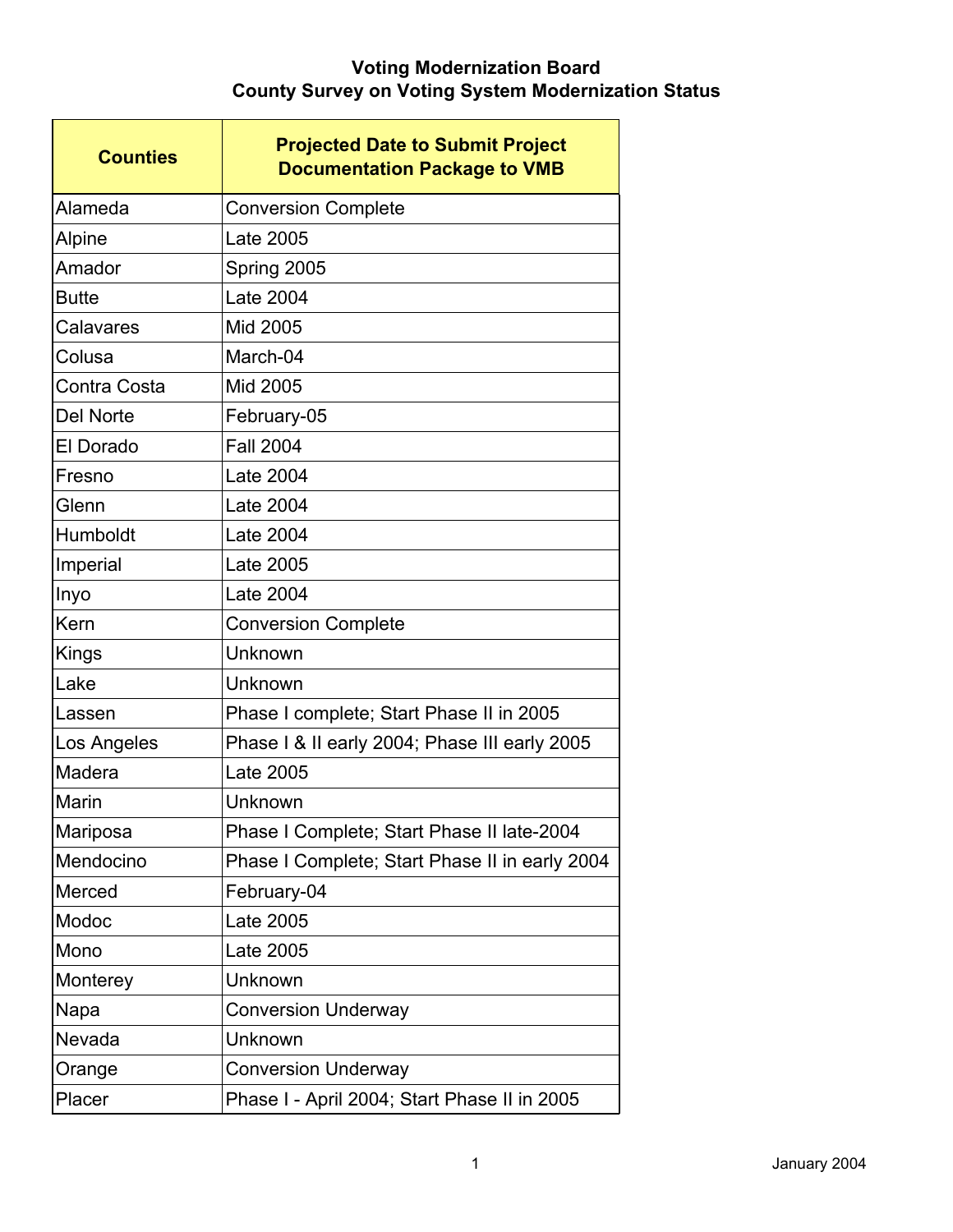| <b>Counties</b>   | <b>Projected Date to Submit Project</b><br><b>Documentation Package to VMB</b> |
|-------------------|--------------------------------------------------------------------------------|
| Plumas            | <b>Conversion Complete</b>                                                     |
| Riverside         | <b>Conversion Complete</b>                                                     |
| Sacramento        | Late 2004                                                                      |
| San Benito        | Late 2005                                                                      |
| San Bernardino    | <b>Conversion Underway</b>                                                     |
| San Diego         | January-04                                                                     |
| San Francisco     | Phase I complete; Start Phase II in 2005                                       |
| San Joaquin       | <b>Conversion Complete</b>                                                     |
| San Luis Obispo   | July-04                                                                        |
| San Mateo         | Late 2004                                                                      |
| Santa Barbara     | Phase I complete; Phase II in 2005                                             |
| Santa Clara       | <b>Conversion Complete</b>                                                     |
| Santa Cruz        | Late 2004                                                                      |
| Shasta            | <b>Conversion Complete</b>                                                     |
| Sierra            | Late 2004                                                                      |
| Siskiyou          | Phase I complete; Phase II Unknown                                             |
| Solano            | <b>Conversion Underway</b>                                                     |
| Sonoma            | Late 2005                                                                      |
| <b>Stanislaus</b> | Late 2005                                                                      |
| <b>Sutter</b>     | Late 2005                                                                      |
| Tehama            | January-04                                                                     |
| Trinity           | Unknown                                                                        |
| <b>Tulare</b>     | Late 2005                                                                      |
| Tuolumne          | Late 2004                                                                      |
| Ventura           | Unknown                                                                        |
| Yolo              | Spring 2005                                                                    |
| Yuba              | Late 2005                                                                      |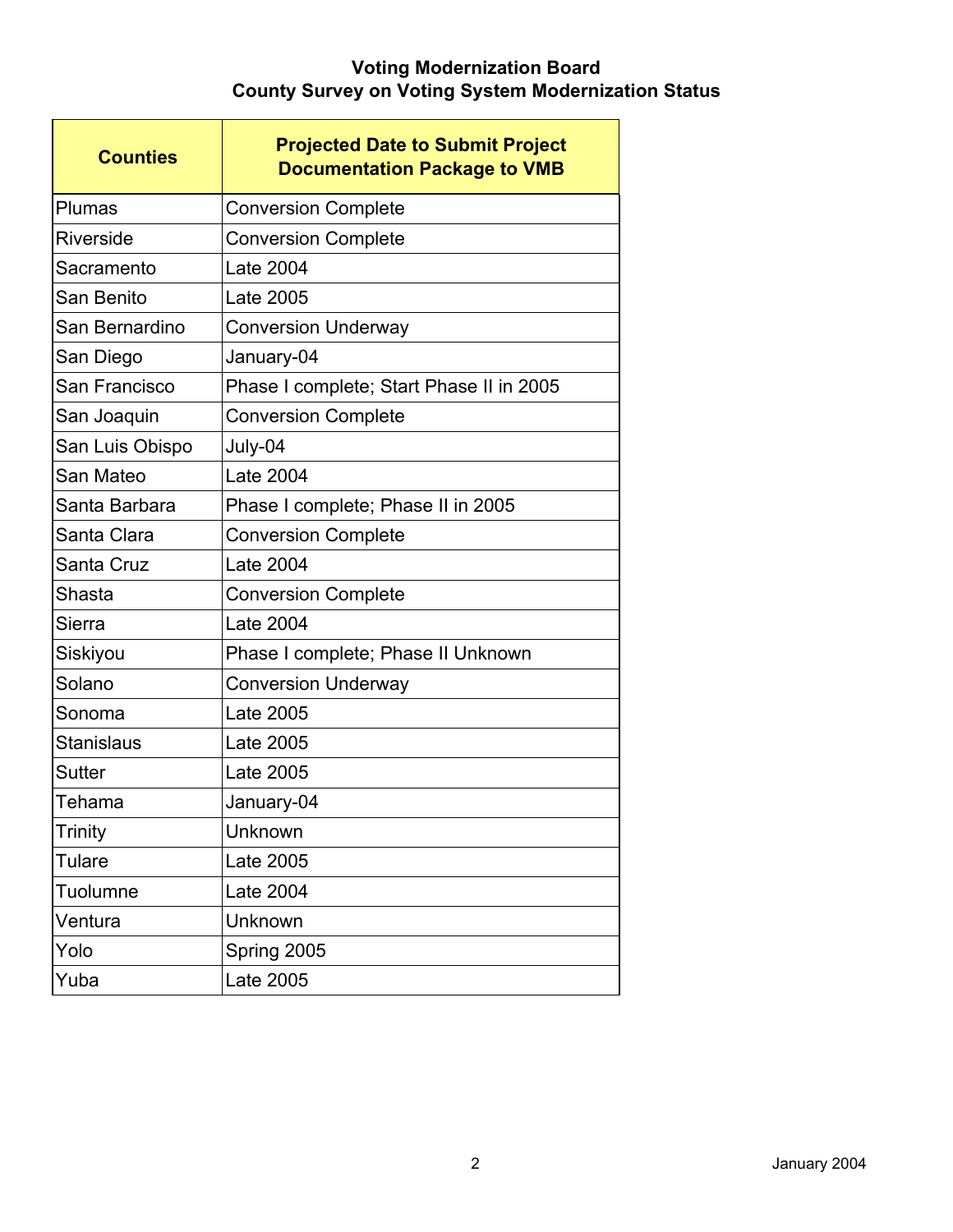$\overline{\phantom{a}}$ 

| <b>Projected Date to Use New</b><br><b>Voting System</b> |  |
|----------------------------------------------------------|--|
| November 2002 General                                    |  |
| March 2006 Primary                                       |  |
| March 2006 Primary                                       |  |
| March 2006 Primary                                       |  |
| March 2006 Primary                                       |  |
| November 2004 General                                    |  |
| November 2005 UDEL                                       |  |
| March 2006 Primary                                       |  |
| November 2005 UDEL                                       |  |
| November 2005 UDEL                                       |  |
| March 2006 Primary                                       |  |
| November 2005 UDEL                                       |  |
| March 2006 Primary                                       |  |
| March 2006 Primary                                       |  |
| November 2003 UDEL                                       |  |
| Unknown                                                  |  |
| Unknown                                                  |  |
| Phase II March 2006 Primary                              |  |
| Phase III Unknown                                        |  |
| March 2006 Primary                                       |  |
| Unknown                                                  |  |
| <b>Phase II Unknown</b>                                  |  |
| <b>Phase II Unknown</b>                                  |  |
| March 2004 Primary                                       |  |
| March 2006 Primary                                       |  |
| March 2006 Primary                                       |  |
| Unknown                                                  |  |
| March 2004 Primary                                       |  |
| Unknown                                                  |  |
| March 2004 Primary                                       |  |
| Phase II March 2006 Primary                              |  |